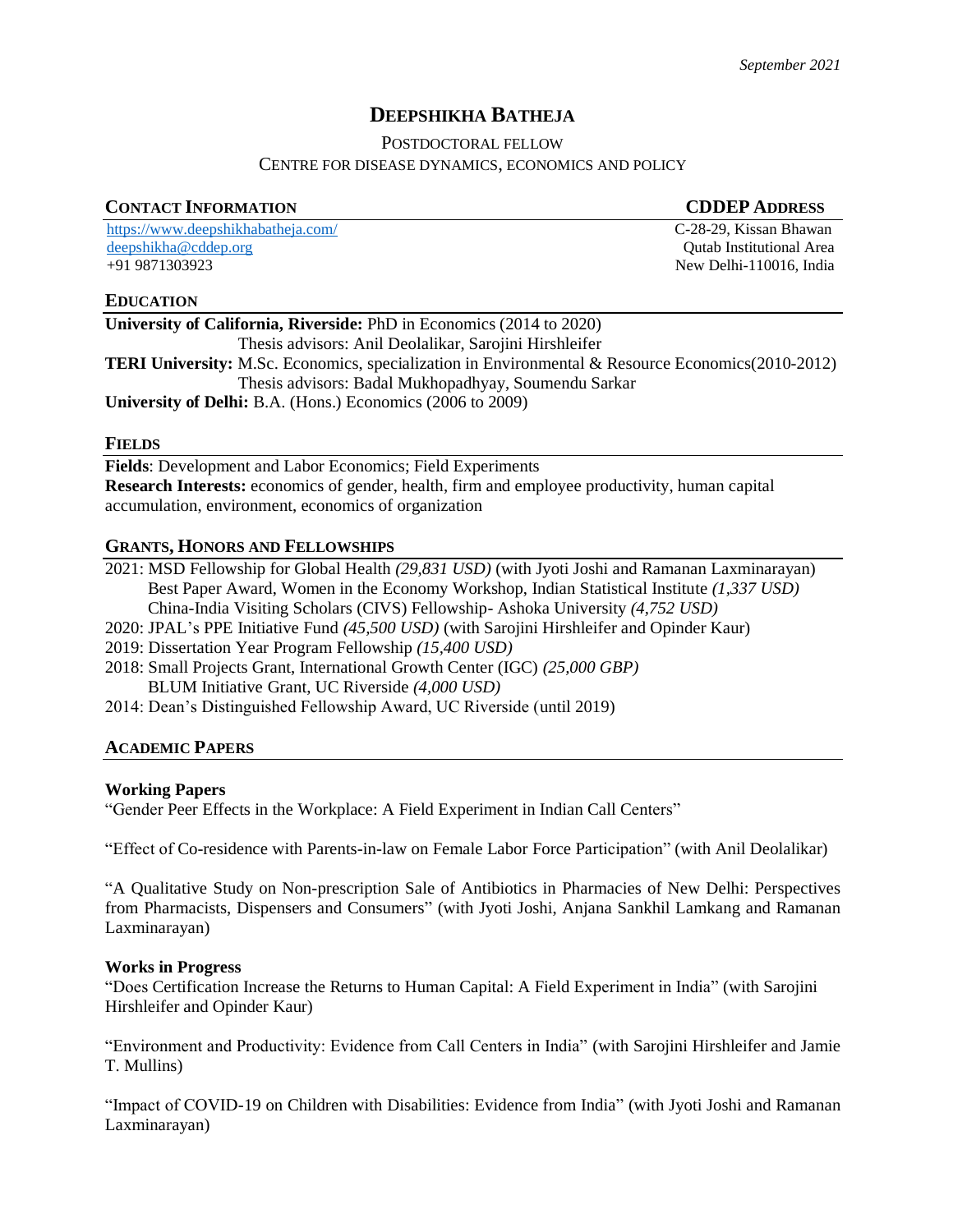"Impact Evaluation of the Magic Bus Foundation's Sports in Girls' Education Program in India" (with Ramanan Laxminarayan, Subha Mani, and Arindam Nandi)

#### **Peer Reviewed Published Research**

"Efficiency Comparison of Bus Operators in Delhi" published in *Journal of Transport Literature*, Volume 9, Number 1, January 2015.

#### **CONFERENCE PRESENTATIONS**

2021: Women in the Economy Workshop, Indian Statistical Institute, Delhi Women in the Workforce, IGC India webinar 2020: Pacific Conference for Development Economics (PacDev) 2019: UC Irvine 2018: Indian Society of Labor Economics (ISLE) at Indira Gandhi Institute of Development Research UCR Econometrics Brownbag on power calculations in RCTs UCR Applied Brownbag on pre-analysis plan of job market RCT paper 2017: The Ronald Coase Institute

 International Association for Feminist Economics (IAFFE) Association for Public Policy Analysis and Management (APPAM) Regional Student Conference 2014: National Conference for the Indian Association for Women's Studies

# **NEWSPAPER AND POPULAR PRESS**

"Does the gender of your co-worker matter? Evidence from call centres" in Ideas for India, October 05, 2020

"The ripple effect of gender inclusivity on India's economy" in the Hindustan Times, August 02, 2021

"Women must 'lean in' to be taken seriously in the political sphere" in the Hindustan Times, April 30, 2014 (with Devaki Jain)

"Women's voices in India-China talks" in Gateway House Indian Council on Global Relations, Nov 8, 2013 (with Devaki Jain)

"Need progressive masculinities to get feminist view" in *The Tribune*, August 23, 2012

"Strengthening SME sector will open up a new strategy of broad-based, fast growth," *The Economic Times*, Sep 22, 2012 (with Devaki Jain)

#### **OTHER EMPLOYMENT**

### **Teaching Experience at University of California, Riverside** (August 2015-March 2020)

- As Instructor:
	- Economic Development: Theory and Policy (Summer 2016)
	- Women's Labor and the Economy (Fall 2017)
- As Teaching Assistant:
	- Introduction to Microeconomics (5 times)
	- Introduction to Macroeconomics (3 times)

#### **Research Assistant to Dr. Joseph Cummins, Assistant Professor at UC Riverside (**July 2017 to September 2017)

• Replicated published economics papers which use synthetic control methodology

#### **Research Assistant to Dr. Devaki Jain, Honorary Fellow at Oxford University** (January 2012 to June 2014)

• Co-authored several conference papers on the role of women in India, which were presented in National Workshop: Center for Women's Development Studies, Gendering a state plan: Government of Karnataka, Global Bihar Summit: Government of Bihar